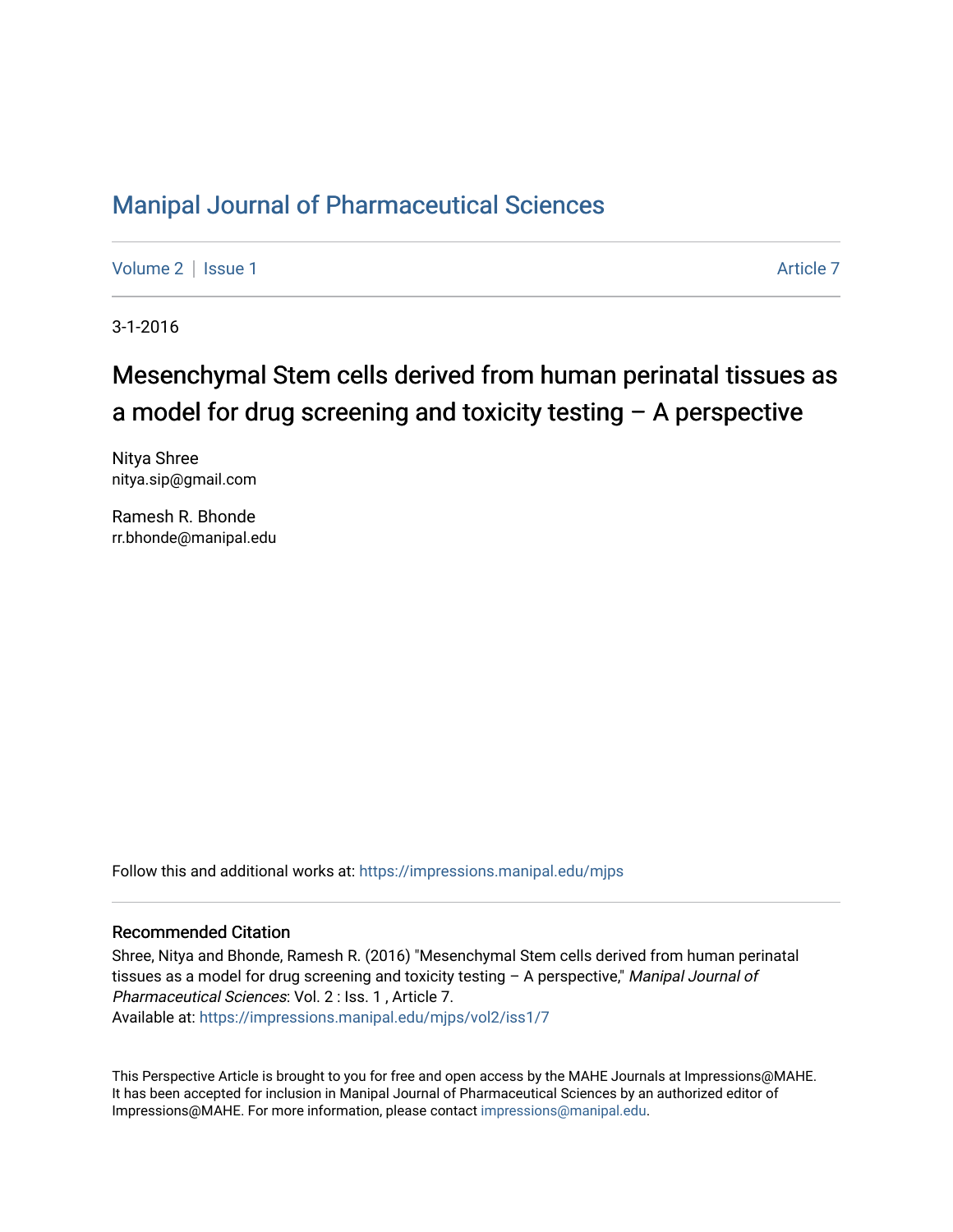Nitya Shree, *et al*: Mesenchymal Stem cells derived from human perinatal tissues Perspective

## **Mesenchymal Stem cells derived from human perinatal tissues as a model for drug screening and toxicity testing – A perspective**

## **Nitya Shree\* and Ramesh R Bhonde**

### **Backgroud**

Stem cells have a great potential for basic research and hold the future for clinical applications. These cells have characteristic features quite unique from other cells i.e., they are capable of self-renewal and differentiating into any cell type. The two types of stem cells being considerably worked on are the embryonic stem cells (ESCs) and the adult stem  $\text{cells}^1$ .

ESCs are pluripotent cells and hence capable of differentiating into all three germ layers viz., endoderm, mesoderm, and ectoderm<sup>2</sup>. Adult stem cells are generally regarded as multipotent having the capability of differentiating into limited cell types. However, some reports show evidence of having pluripotent nature in adult stem cells like mesenchymal stem cells (MSCs)<sup>3</sup>, though it is not generally accepted. In general, MSCs are capable of differentiating into adipocytes, chondrocytes, and osteocytes<sup>4</sup>.

MSCs vary significantly in their paracrine secretions based on the tissue of origin<sup>5,6</sup>. This difference is probably required for the maintenance of the tissue homeostasis in which they are residing. All the MSCs have immune regulatory properties<sup>7</sup>. Area of mesenchymal stem cells (MSCs) has flourished lately. Mesenchymal stem cells can be isolated from

#### **Nitya Shree**

*School of Regenerative Medicine, GKVK Post, Bellary Road, Allalsandra, Bangalore-560065. Email: nitya.sip@gmail.com*

#### **Ramesh R Bhonde**

*School of Regenerative Medicine, GKVK Post, Bellary Road, Allalsandra, Bangalore-560065. Email: rr.bhonde@manipal.edu*

\* Corresponding Author

perinatal and postnatal tissues. MSCs are present in almost all the postnatal organs viz., liver, skeletal muscle, adipose tissue, heart, lung, brain etc. making their presence ubiquitous. However, it is not possible to recover these MSCs for research purposes as it evokes ethical issues and technical difficulties. Hence, the best choice left to researchers is perinatal tissue available as biological waste. Perinatal MSCs can be harvested from various sources viz., cord blood, umbilical cord, placenta, amnion, and chorion<sup>8</sup>. These MSCs are the promising resources for autologous stem cell transplantation because they are the biological wastes that are easily available with negligible legal issues. The most important features of these MSCs are that they are human origin and represent normal diploid cell population having finite life. Human diploid cells have been employed in viral vaccine preparation such as rabies. It is very difficult to prepare and establish human diploid cell culture such as MRC5 and MRC9 derived from human fetal lung and kidney respectively. Under this scenario, human tissue derived MSCs come to our rescue to form a novel alternative/ substitute for drug screening<sup>9</sup>. A study performed by Petlzer et al., highlighted the importance of elaborated predictive *in vitro* test to screen between-donor variability of perinatal tissues for banking allogeneic standardized MSCs. Perinatal MSCs are useful for *ex vivo* expansion of hematopoietic progenitor cells as they have the potential to modulate the *in vitro* immune response 10. Umbilical cord MSCs and placentaderived MSCs are considered to be genetically stable under hostile *in vivo* situations, demonstrating their suitability to be used for therapy <sup>11</sup>.

**How to cite this article:** Nitya Shree and Bhonde R R. Mesenchymal Stem cells derived from human perinatal tissues as a model for drug screening and toxicity testing. *MJPS* 2016; 2(1): 33-35.

1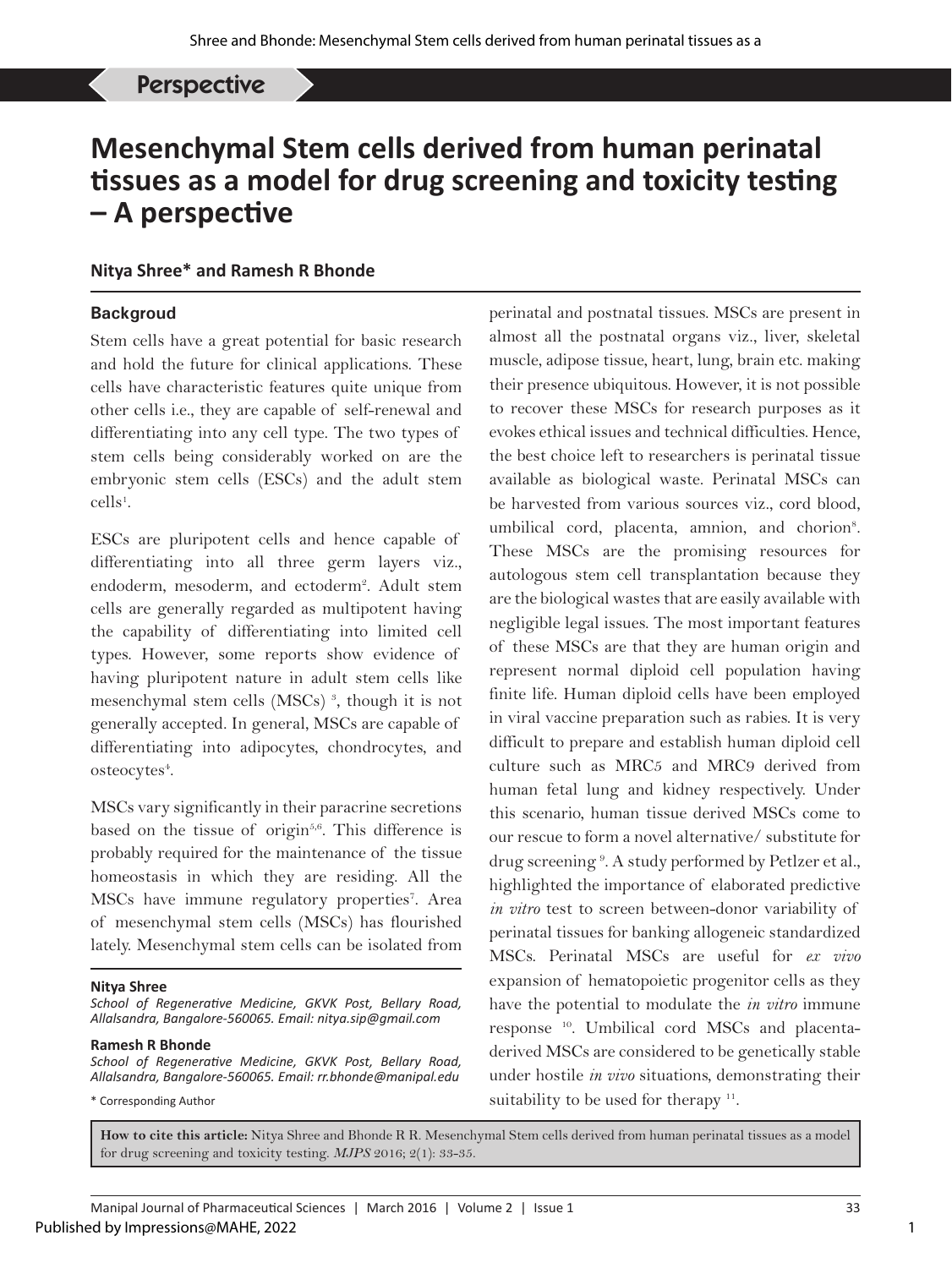#### Nitya Shree, *et al*: Mesenchymal Stem cells derived from human perinatal tissues

The screening of genotoxic compounds are done by a widely known micronucleus test. To reduce the number of animal experiments carried out; high throughput screening of compounds can use MSCs as a substitute to peripheral lymphocytes and cancer cell lines 12.

Pharmacological investigations include screening the compounds on both *in vitro* and *in vivo* models*. In vivo* models involve a lot of animals and ethical clearances. *In vitro* model on the other hand comprise the primary cell culture, established cell lines, organ culture, embryo culture and threedimensional cultures for specialized cells. All have their own advantages and disadvantages. The most widely used ones are the established cell line, which are either primate or non-primate origin. If it is a primate cell line i.e., a human cell line, it is mostly the cancer cell line. If one has to study an *in vitro* phenotypic instability of hepatocytes, there are some limitations in harvesting liver cells from human, which raises an ethical concern, non-availability of the fresh liver from humans for harvesting cells and hepatocyte preparation from different donors will have high batch to batch variation in the assessment of drug toxicity.

To overcome the above limitations, different models using the cell lines derived from human have been proposed for screening; one of the classic examples being HepG2 (human hepatoma cell line), they show minimal levels of drug metabolizing action and do not establish a real alternative to primary hepatocytes. Pharmaceutical companies progressively make use of cell lines to speed up the selection of new drugs with promising pharmacokinetic and metabolic properties 13. Cell lines serve as the most feasible alternative even though they tend to exhibit problems in stability 14. The development of cell line based model that exactly mimics the human *in vivo* conditions is lacking and there are various factors, which need to be looked at before selecting a cell line for screening. None of the models discussed above depicts the actual human physiological conditions. Therefore, stem cell based model is the best option. Stem cells may also be a source for the generation of various cell types *in vitro.* Such *In vitro* models have an advantage of being used as an alternative to

animals and the application includes transplantation, tissue engineering and in drug and vaccines research. Based on the previous reports, it is established that MSCs especially from perinatal tissues and their differentiated progeny can be used as a model for screening drugs and toxicity assays. The employment of perinatal tissue derived MSCs prove the concept of "Trash to Treasure" and provide suitable substitute for animal experimentation serving three "R" principle of Replacement, Refinement, and Reduction in animals. In the modern era of stem cells, MSCs and their differentiated progeny, such as islets, hepatocytes, cardiomyocytes etc. can be used as a novel means for screening drugs for cell specific disease thereby minimizing the cost of procuring the specific cell lines and using that for the experiment as depicted in Figure 1:



**Figure 1: Stem cells and their progeny as** In vitro **model for drug testing**

### **References**

- 1. Li D, Zhou J, Chowdhury F, Cheng J, Wang N and Wang F. mechanical factors in fate decisions of stem cells. Regen Med. 2011; 6 (2):229-40.
- 2. Chadwick K, Wang L, Li L et al. Cytokines and BMP-4 promote hematopoietic differentiation of human embryonic stem cells. Blood. 2003; 102:906–915.